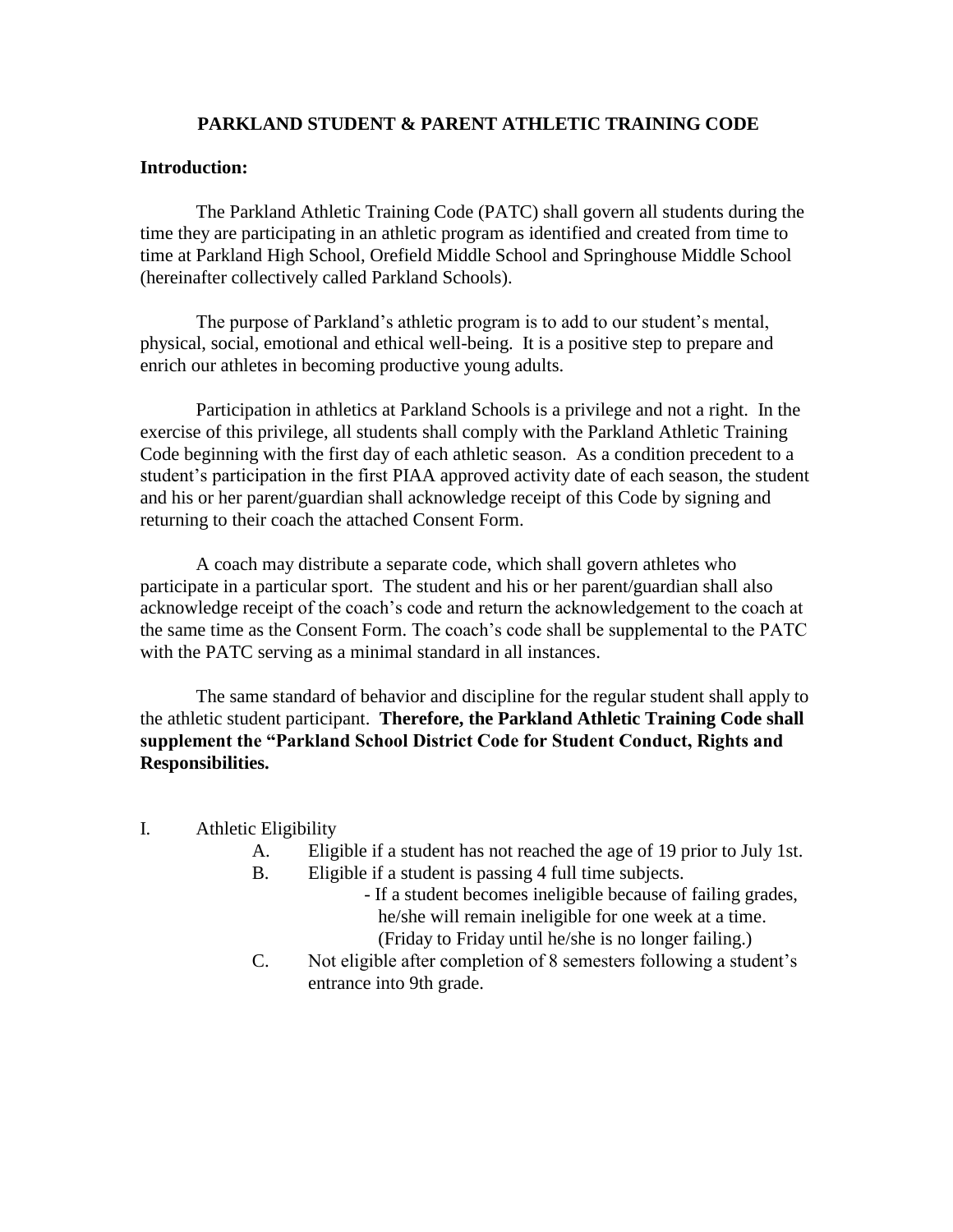- II. Attendance in School
	- A. To participate in any athletic activity a student must be in attendance at school before 10:30 AM on the day of the activity.
	- B. Exceptions to the above rule would be a doctor appointment, a family or medical emergency, or extenuating circumstances. These exceptions require a note from the student's parent/guardian and the exceptions will be reviewed by the coach and the administration who will determine the eligibility of the student to participate.
- III. Parkland Athletic Training Code General Requirements
	- A. All student/athletes shall be governed by and are subject to the athletic code during the athletic season in which they participate.
	- B. The student/athletes shall conduct themselves at all times showing good sportsmanship, courtesy to fellow players as well as coaches, referees, and opposing team members.
	- C. A student/athlete shall abide by the Parkland School District Code for Student Conduct, Rights and Responsibilities as printed or explained. Any infraction by the student/athlete will be handled by the administration and the coach.
		- 1. If a violation involves an exclusion, in-school or out, the student athlete will be suspended from practice/games during the exclusionary period. He/she becomes eligible the next calendar day immediately following the last day of exclusion. If multiple days occur for an exclusion, the athlete is ineligible until the exclusion is completed.
		- 2. If a student/athlete has detention, after serving the required time, he/she will report to the coach directly.
	- D. If a student/athlete is late to practice because of academic reasons he/she must bring a note from his/her teacher stating the time of dismissal.
	- E. A student/athlete must abide by the health and training routines as set forth in a coach's code or as otherwise established by the coach during the season.
	- F. A student/athlete must be a team player and avoid any actions that would be detrimental to the unity of the team.
	- G. A student/athlete may be permitted to move from one sport to another with the approval of the head coaches involved.
	- H. **All athletic activities shall be supervised and take place on school property or designated/District approved locations off of school property. No students shall be allowed to run or participate in athletic activities on roadways surrounding school properties**.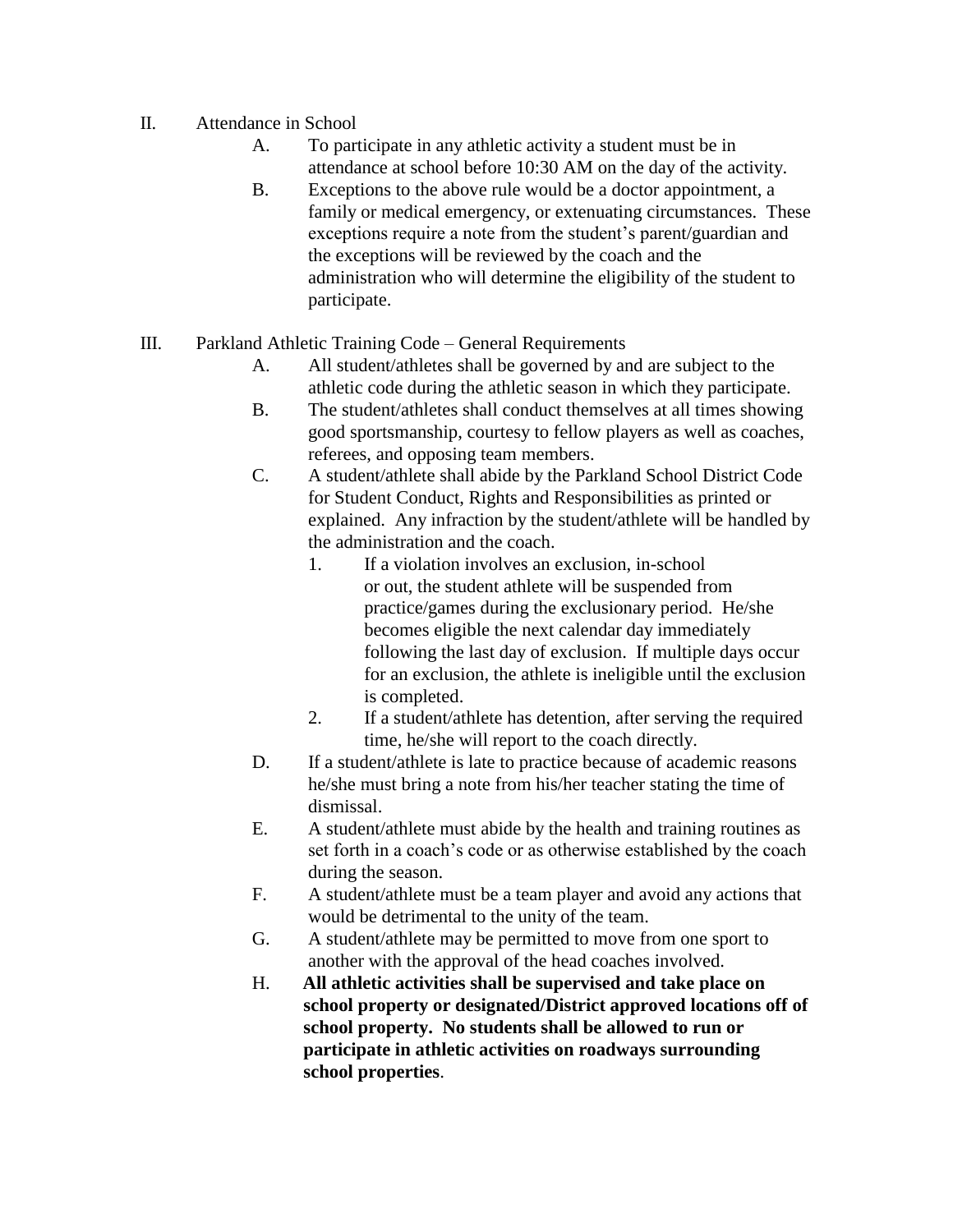- IV. The Parkland Athletic Training Code Unacceptable Actions and Sanctions
	- A. Ejection for misconduct during an athletic contest:
		- 1. 1st offense one game suspension
		- 2. 2nd offense one third of remaining regular season games or all play off contests if occurrence in last game or playoff game
		- 3. 3rd offense removal from team

 **(Ejections carry over into next sport for Seniors. Next year for underclassmen) (3rd offenses will be handled as 2nd offense for carryovers)** 

- B. Use of Profanity is prohibited. All offenses will be addressed by the coach.
- C. Conduct unbecoming a student/athlete during an athletic contest or related activity will be addressed by the coach and may result in:
	- 1. 1st offense 1 game suspension
	- 2. 2nd offense 2 game suspension
	- 3. 3rd offense suspension from the team
- D. Tobacco
	- 1. During the athletic season no student/athlete shall use, possess or distribute tobacco or tobacco products. This includes all e-cigarettes and vaping devices.
	- 2. If the offense takes place on school property, the administration shall enforce the Code for Student Conduct, Rights and Responsibilities.
	- 3. If the offense takes place on school property or during a school sponsored activity, the following will apply:
		- a.  $1<sup>st</sup>$  Offense Suspension of a number of pre-determined contests by sport - see listing \*. Student-athletes are expected to attend, but not participate in practices and games during the suspension period.
		- b.  $2<sup>nd</sup>$  Offense Dismissal from the team for the remainder of the season.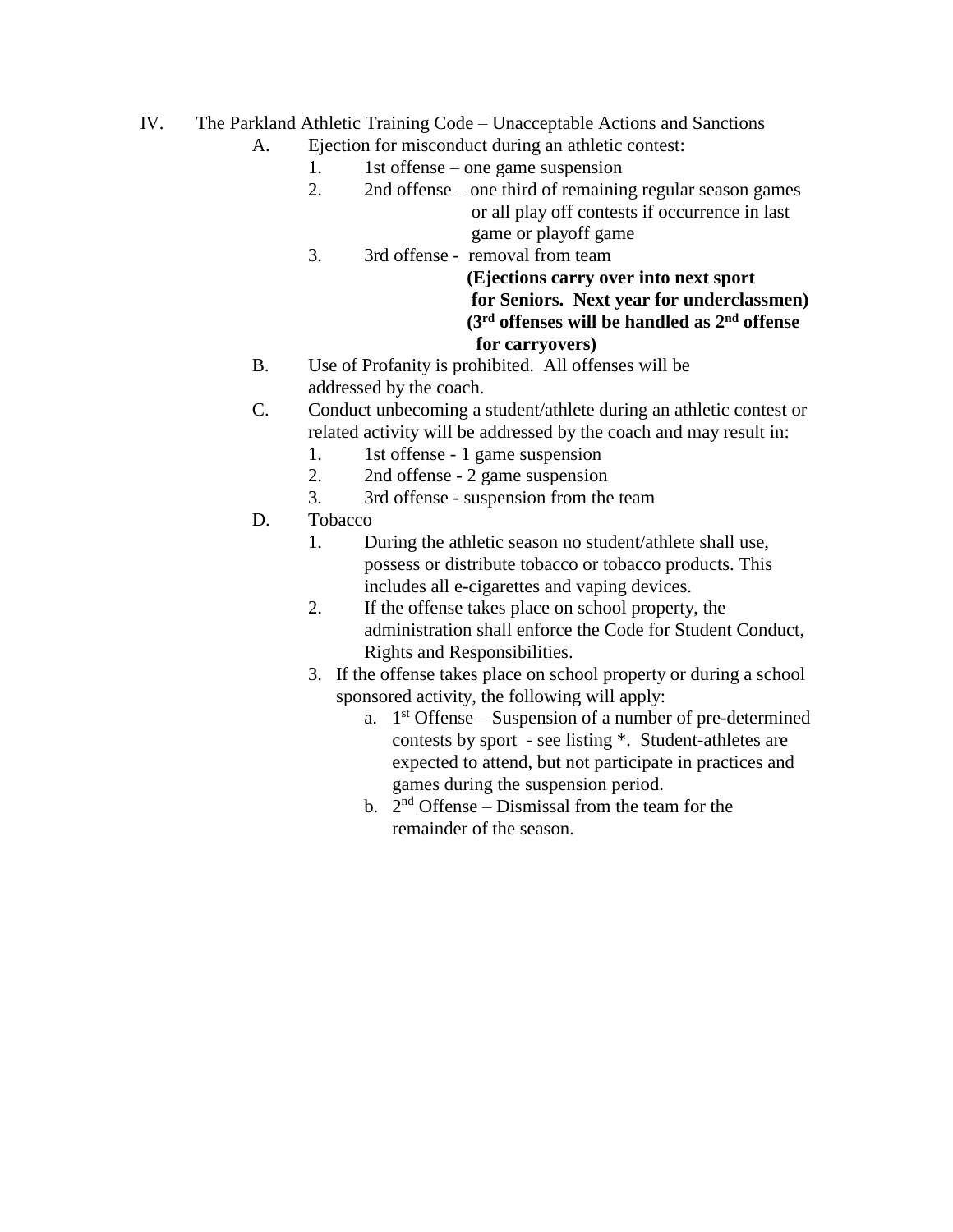## E. Alcohol and Other Drugs

These regulations have been developed in order to discourage our student/athletes from using harmful drugs and alcohol and to foster the good health and welfare of all our student/athletes.

- 1. No student/athlete shall use, possess, or distribute alcohol, drugs, steroids, controlled substances, look-alikes, or possess drug related paraphernalia on or off school property.
	- a. If the offense takes place on school property or during a school sponsored activity, the following will apply:
		- 1) For use or possession
- a) 1 a)  $1<sup>st</sup>$  Offense
	- 1) suspension of a number of pre-determined contests by sport – see listing. Student/athletes are expected to attend but not participate in practices and games during the suspension period.
	- 2) 3 to 10 day suspension from school
	- 3) referral to SST
	- 4) referral for a drug and alcohol evaluation at the Lehigh Valley Drug and Alcohol Intake Unit and student is strongly encouraged to comply with all recommendations.
	- 5) if appropriate, referral to proper law enforcement agency
	- b. 2<sup>nd</sup> Offense
		- 1) dismissal from the team for the remainder of the season
		- 2) 3 to 10 day suspension from school
		- 3) referral to SST
		- 4) referral for a drug and alcohol evaluation at the Lehigh Valley drug and Alcohol Intake Unit and student is strongly encouraged to comply with all commendations
		- 5) if appropriate, referral to proper law enforcement agency

2. Distribution of alcohol, drugs, steroids, controlled substances, look-alikes or drug related paraphernalia.

- a) 1st Offense
	- 1) suspension of a pre-determined number of contests by sport. Student/athletes are expected to attend but not participate in practices and games during the suspension period.
	- 2) 10 day suspension from school and possible recommendation for Expulsion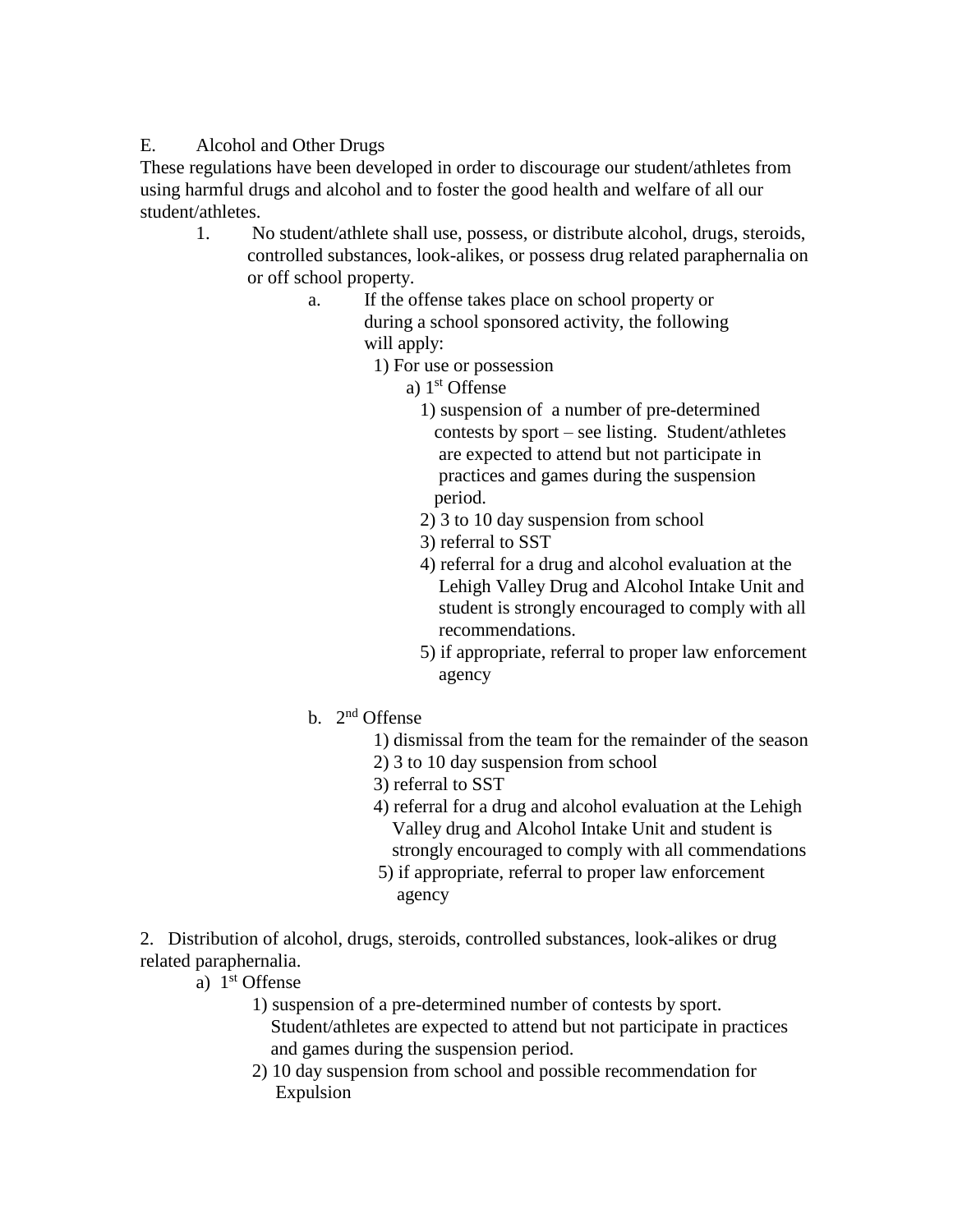- 3) referral to SST
- 4) referral for a drug and alcohol evaluation at the Lehigh Valley Drug and Alcohol Intake Unit and student is strongly encouraged to comply with all recommendations
- 5) if appropriate, referral to proper law enforcement agency
- b) 2nd Offense
	- 1) dismissal from the team for the remainder of the season
	- 2) 10 day suspension from school and possible recommendation for expulsion
	- 3) referral to SST
	- 4) referral for a drug and alcohol evaluation at the Lehigh Valley Drug and Alcohol Intake Unit and student is strongly encouraged to comply with all recommendations
	- 5) if appropriate, referral to proper law enforcement agency.
- b) Any student/athlete who has been charged as an adult or juvenile with a crime committed off school property which constitutes a misdemeanor or felony related to the use, possession or distribution of alcohol, drugs, controlled substances, look-alikes and drug paraphernalia:
	- 1. upon conviction or a plea of guilty or a plea of no contest, the student/athlete will be;
		- a) 1<sup>st</sup> Offense
			- 1) suspended from a pre-determined number of contests by sport. Student/athletes are expected to attend but not participate in practices and games during the suspension
			- 2)Referral to SST
			- 3)Referral for a drug and alcohol evaluation at the Lehigh Valley Drug and Alcohol Intake Unit and student is strongly encouraged to comply with all recommendations.
		- b) 2nd Offense
			- 1)dismissal from the team for the remainder of the season 2)referral to SST
			- 3)Referral for a drug and alcohol evaluation at the Lehigh Valley Drug and Alcohol Intake Unit and student is strongly encouraged to comply with all recommendations.

c. Except as otherwise provided under section E.1.b., for all incidents occurring off school property where there exists a reasonable suspicion that inappropriate behavior as defined in this athletic code has occurred, the coach and or administrator may take one or more of the following steps:

1)Athletic Director and Coach conference

 2)Athletic Director, Coach, student/athlete and parent/guardian conference 3)Possible referral to SST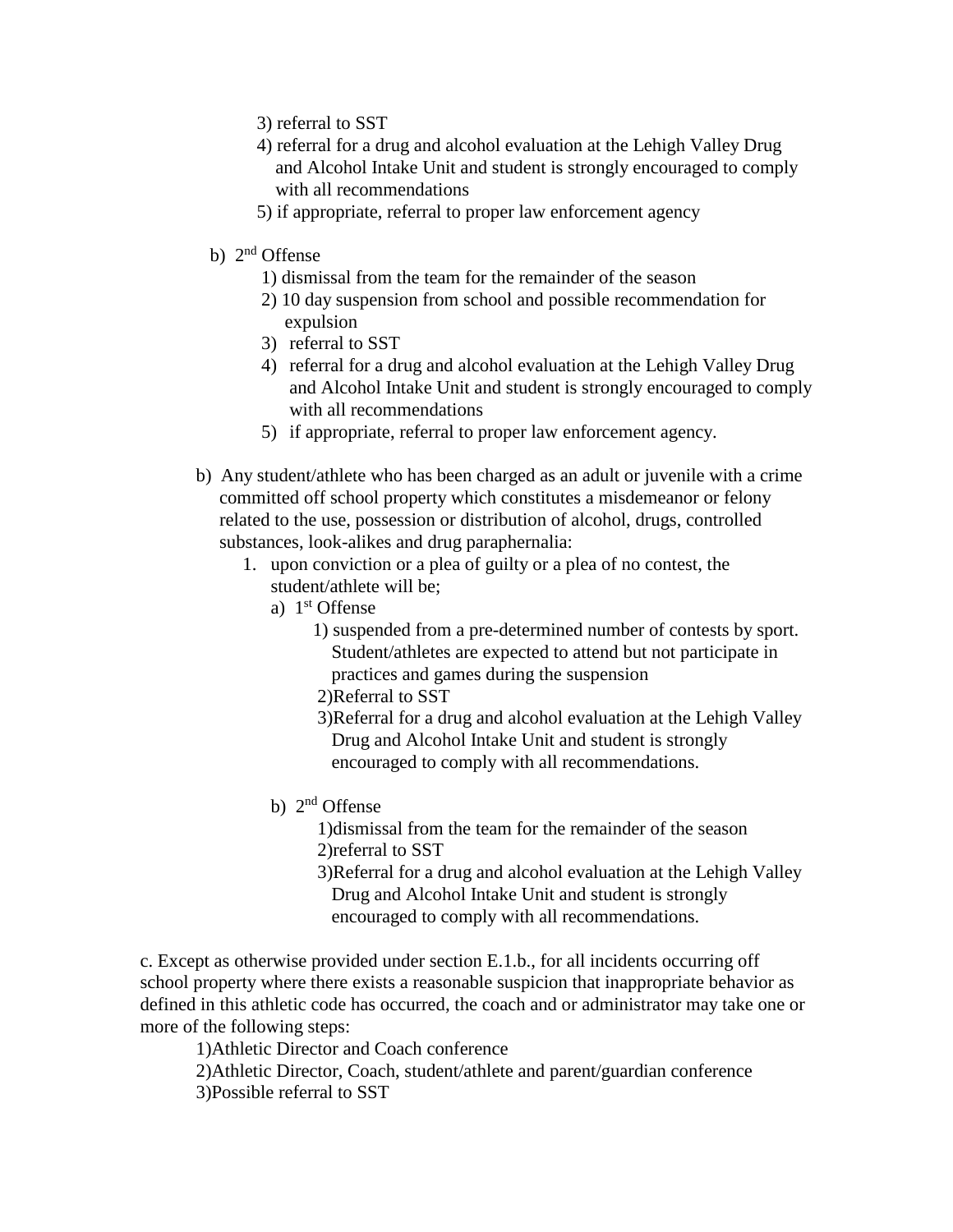4) Notify the administration of the situation

d. If the student/athlete does not follow the procedure and recommendation in either a, b or c, he/she will not be permitted to participate in any future Parkland athletic program until the student/athlete comes into compliance

2. A student/athlete with a drug and alcohol problem may voluntarily come forward to request assistance without consequence. He/she will receive a referral for an evaluation by the Lehigh Valley Drug and Alcohol Intake Unit. Once a student/athlete has been properly evaluated and appropriate recommendations set forth, the student/athlete is strongly encouraged to comply with all recommendations

F. **Students found running or otherwise engaged in athletic activities on unapproved roadways or other areas off of school property during a scheduled athletic activity shall be suspended for one third of the regularly scheduled contests following the date of the infraction. Play-off contests should be included in the enforcement if the infraction occurs in the last third of the season.**

## **V. Hazing**

 Hazing is any conduct or method of initiation into any team which willfully or recklessly endangers the physical or mental health of a student. The practice of hazing is strictly prohibited by the athletic department. Incidents of hazing will be dealt with as a discipline violation and reported to the appropriate administrative staff for review.

VI. A parent or legal guardian and the student athlete must sign the Parkland Athletic Training Code consent form and return it to the coach before participating in any scrimmage or contest of the season. This will assure the coach that the athlete and parent/guardian have read this Code and agree to abide by it.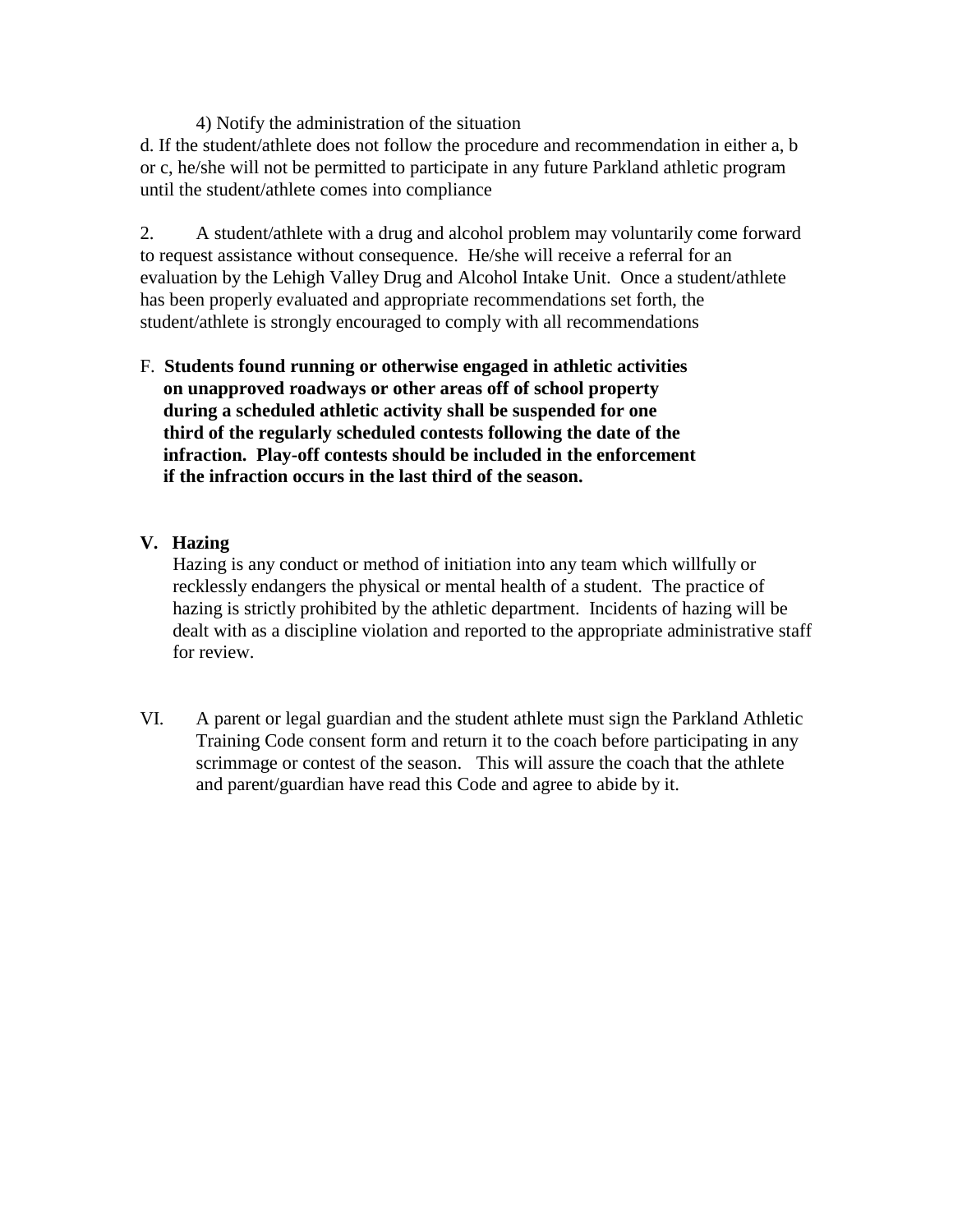

# **PARKLAND HIGH SCHOOL**

## **STUDENT-ATHLETE SOCIAL MEDIA AGREEMENT**

Social media can be a useful tool to communicate with teammates, fans, friends, coaches and more. Social media can also be dangerous if you are not careful. Every picture, link, quote, tweet, status, or post that you or your friends put online is forever part of your digital footprint. You never know when it will come back to hurt or help your reputation during the recruiting process, a new job, or other important areas of your life. Ultimately, you are solely responsible for what you post online. Before creating online content, consider some of the risks and rewards that are involved. Keep in mind that any of your conduct that adversely affects the Parkland School District, Parkland High School, the Parkland Department of Athletics and/or your interscholastic program, may result in disciplinary action up to and including dismissal from the team. This policy applies to all student-athletes who participate in one of more of our interscholastic programs.

To assist you in making responsible decisions about your use of social media, we have established these guidelines for appropriate use of social media.

- 1. I will take responsibility for my online profile, including my posts and any photos, videos or other recordings posted in which I appear.
- 2. I will not degrade my opponents before, during, or after games.
- 3. I will post only positive things about my teammates, coaches, opponents and officials.
- 4. I will use social media to purposefully promote abilities, team, community, and social values.
- 5. I will always be honest and accurate when posting information or news and will quickly correct mistakes.
- 6. I will not post any information or rumors that I know to be false.
- 7. I will consider "Is this the me I want you to see?" before I post anything online.
- 8. I will ignore any negative comments about me and will not retaliate.
- 9. If I see a teammate post something potentially negative online, I will have a conversation with that teammate. If I do not feel comfortable doing so, I will talk to the team captain or a coach.
- 10. I am aware that I represent my sport(s), school, team, family and community at all times, and will do so in a positive manner.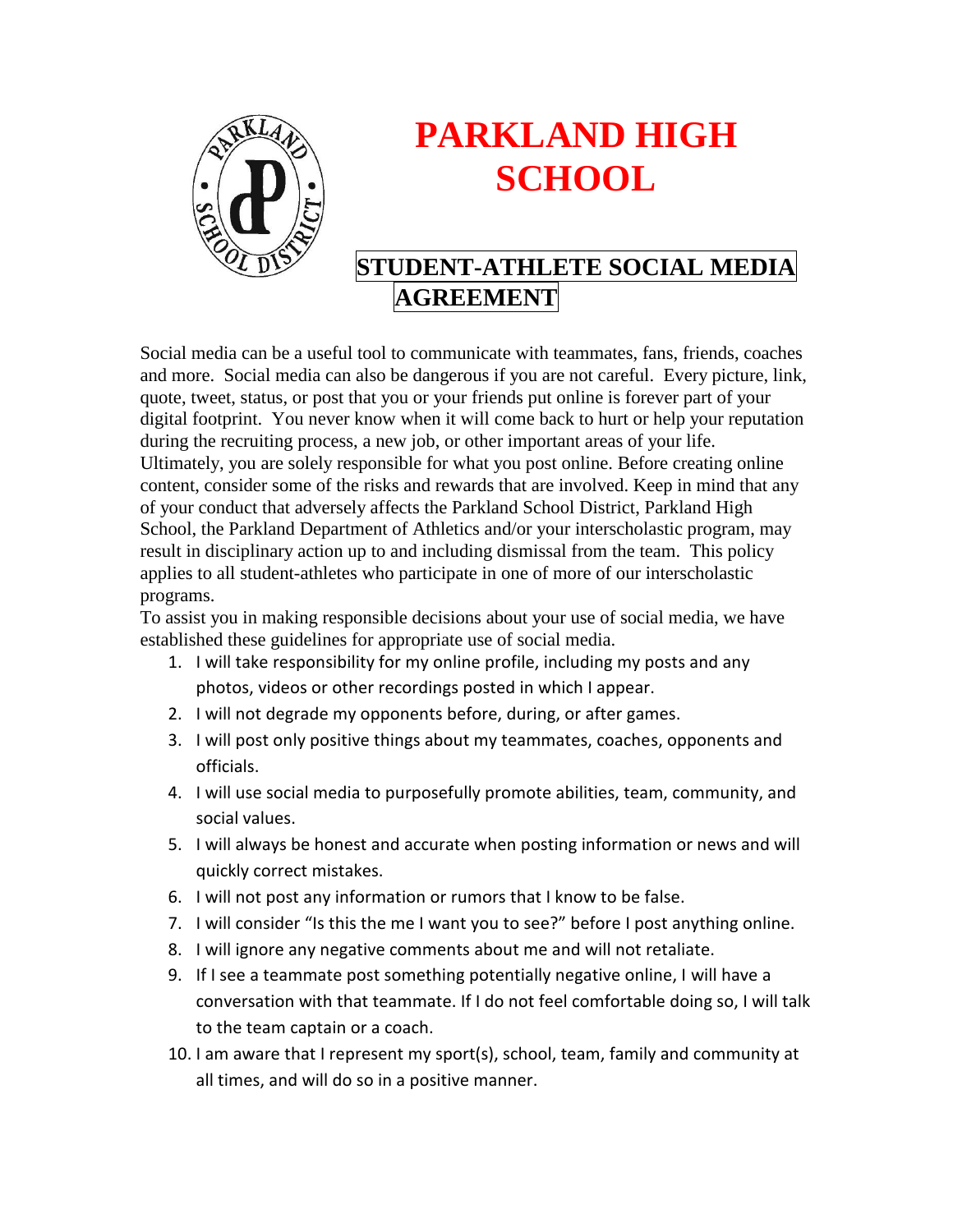## **PARKLAND ATHLETIC TRAINING CODE SUSPENSION CHART (amended 12/18/17)**

The following chart is used to determine the length of suspension for violation of the Parkland Athletic Training Code rules. The number of games/contests a student is suspended is determined as a third of the PSD regularly scheduled contests, not to exceed the number allowable by PIAA rules. It was determined that Cheerleading would mirror the sports it is associated with on a seasonal basis. All club sports that follow the Parkland Athletic Training Code would also follow a suspension practice of a third of their scheduled regular season contests.

Scrimmages and practice games are not counted as contests under suspension. However, infractions that occur in the final third of a season shall carry over into post-season contests. All student/athletes under suspension should attend all practices and games in street clothes, but are prohibited from participation.

Girls Tennis Track Girls Volleyball Boys Volleyball Cheerleading Girls Soccer

**Cross Country Boys Basketball Baseball** Field Hockey Girls Basketball Boys Lacrosse Football Swimming/Diving Girls Lacrosse Golf Wrestling Softball Boys Soccer Cheerleading Boys Tennis

**Fall Sports Winter Sports Spring Sports**

## **CLUBS**

 Ice Hockey 1/3 of all regularly scheduled contests Indoor Track 1/3 of all regularly scheduled contests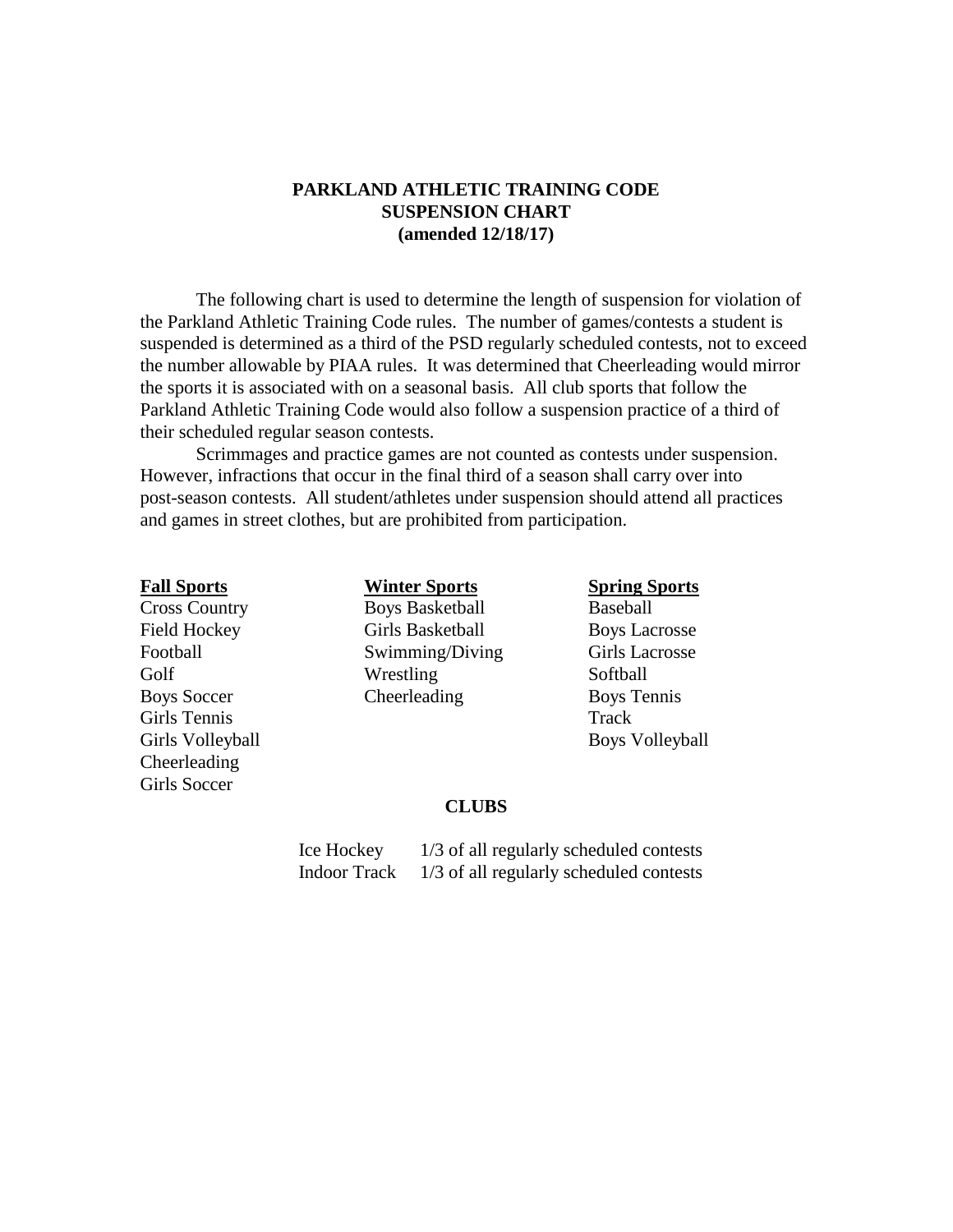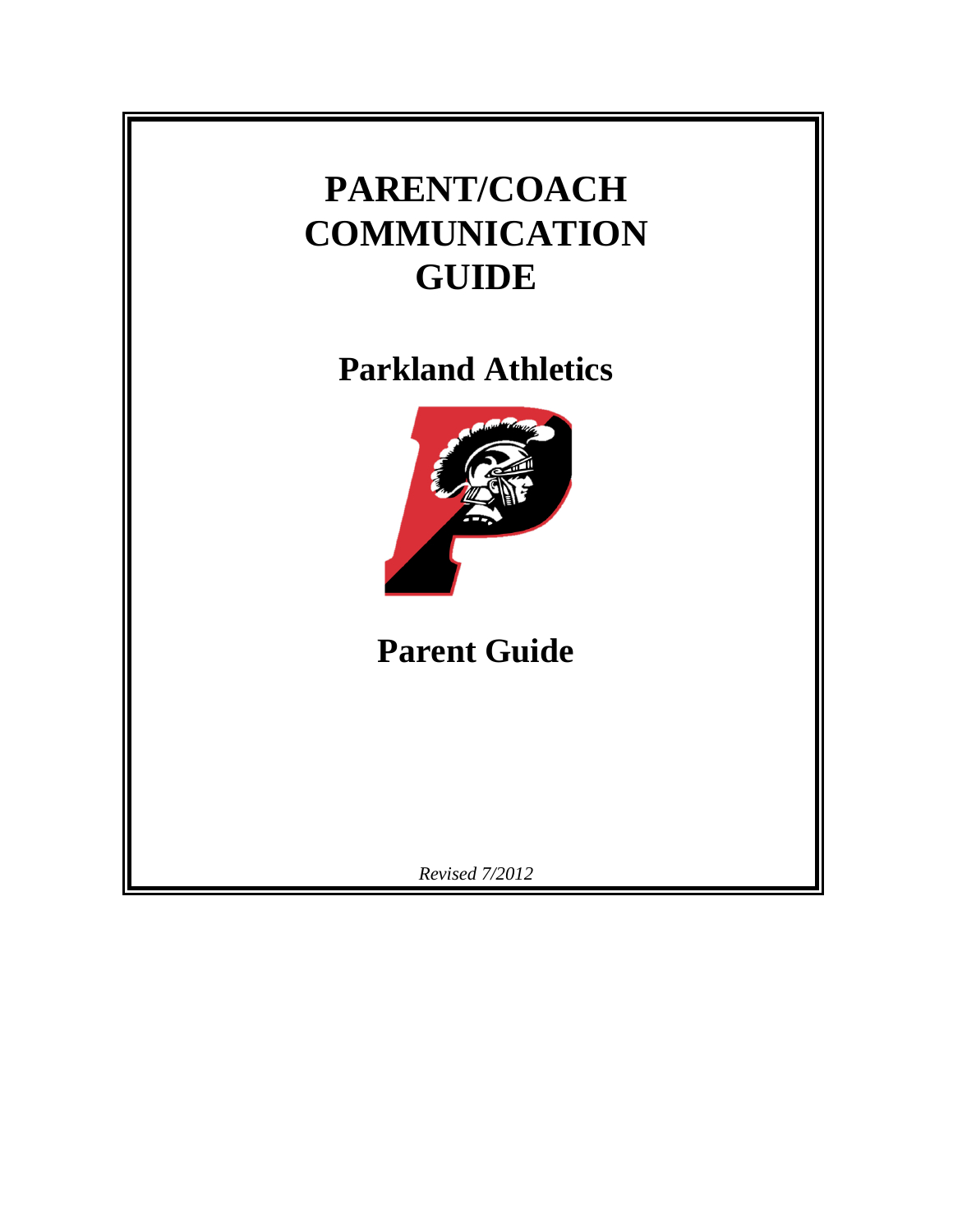### **Expectations of Parent/Guardian**

1.Support their student athlete's efforts toward success.

- 2.Work to promote a positive environment that is conducive to development of the student athlete.
- 3.Become familiar with, and review the rules and regulations with their student athlete.
- 4.Communicate any concerns in a timely manner, according to the district protocol.
- 5.Treat all coaching personnel with courtesy and respect, and insist their student athlete do the same.

### **Coaches Expectations of Parents:**

- Concern expressed directly to the coach.
- Proper chain of command.
- Do not approach a coach before or after a contest or practice
- Notification of schedule conflicts.
- Be publicly supportive of team accomplishments and coaching philosophy.
- Exhibit sportsmanship.

## **Sportsmanship Expectations of Parents:**

- Set a positive example for our young people.
- Follow and support the LVIAC League.
- Cheer for a team, not against opponent.
- No taunting, booing or yelling at opponents, coaches, or officials.
- Profanity is not tolerated at any time.

## **Coaches' Responsibilities:**

- Encourage Academics
- Exhibit Leadership
- Model Behavior
- Promote Sportsmanship
- Supervise Athletes
- Warn of Risks
- Provide Instruction

## **Note: Parents, Students and Fans attending Parkland Athletic events who choose to not follow expectations listed in this document may be removed from the event. Actions deemed to be severe may constitute extended or permanent removal from all Parkland Athletic events.**

## *Things parents do that their kids really appreciate:*

- Take time out of your busy schedules to come to games and support what we do.
- Supporting the whole team, not just me.
- Cheering the team even when losing badly.
- Telling us we did a good job.
- Being proud of us even when we do not win.
- Being quiet unless cheering with everyone else.
- Never yell at a coach or referee.
- Making friends with other parents.

### *Things parents do to embarrass their kids:*

- Trying to teach me how to do something "correctly" after the game.
- Coaching during games even though you are not the coach.
- Telling me what I was doing wrong after every game.
- Being asked to leave a field by an official.
- Taunting other players, opponents, referees.
- Yelling things at coaches and getting involved with something that was between the coach and player and it was none of your business.
- Coming to a game under the influence.
- Acting disappointed with what I am doing instead of reassuring me I will do better next time.
- Getting a technical foul against our team.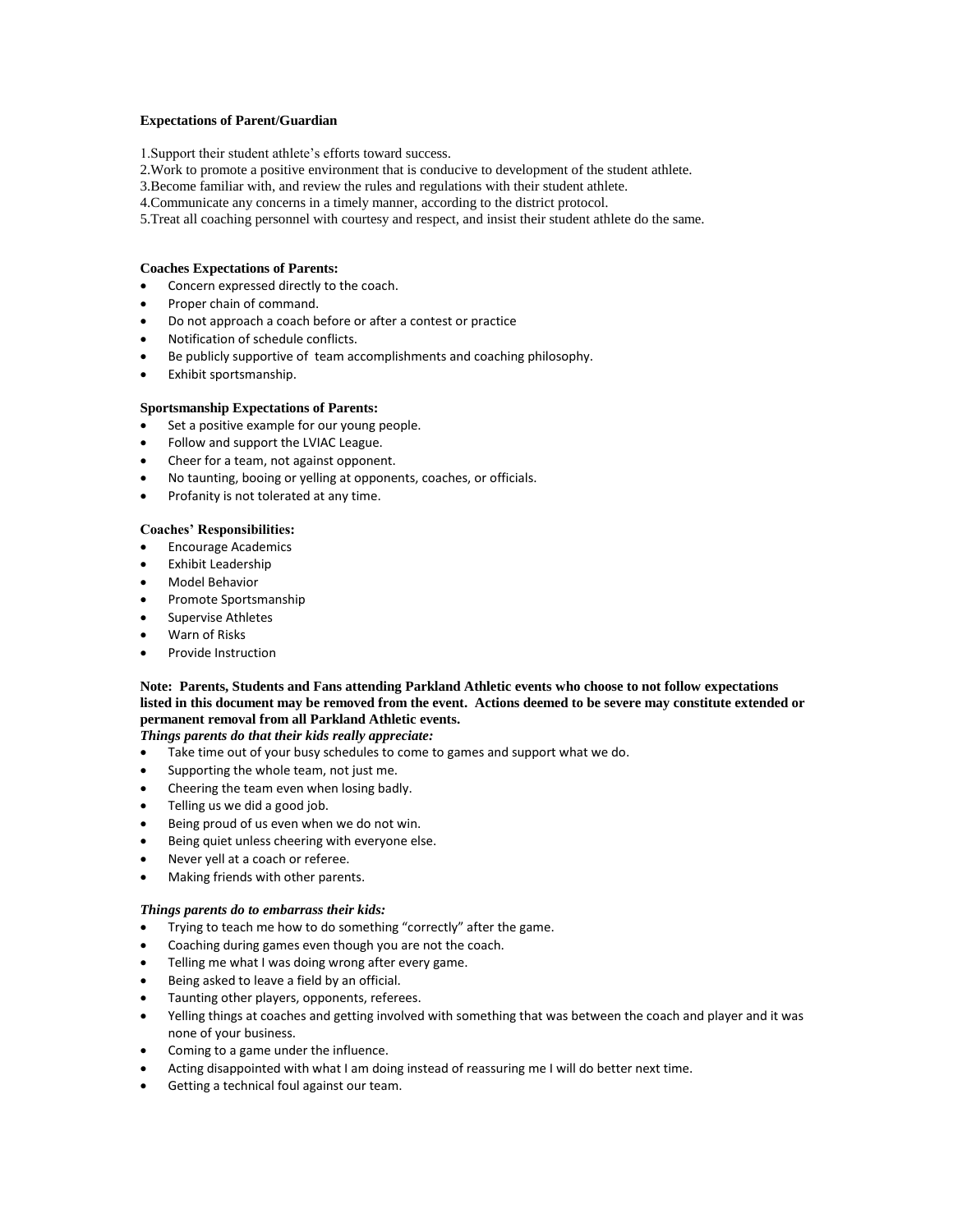## **PARENT/COACH COMMUNICATIONS PLAN**

Both parenting and coaching are extremely difficult vocations. By establishing an understanding of each position, we are better able to accept the actions of the others and provide greater benefits to children. As parents, when your children become involved in our program, you have a right to understand what expectations are placed on your child. This begins with clear communication from the coach of your child's program.

### **Communications you should expect from your child's coach:**

- Expectations the coach has for your child as well as all the players on the squad.
- Locations and times of all practices and contests
- Team requirements, i.e. special equipment, off-season conditioning, selection process, general information
- Discipline that results in the denial of your child's participation (provided in Parent/Student Athletic Training Code)

### **Communication coaches expect from parents:**

- Concerns expressed directly to the coach
- Notification of any schedule conflicts well in advance

When your child becomes involved in the programs of the Parkland School District, they will experience some of the most rewarding moments of their lives. It is important to understand that there also may be times when things do not go the way you or your child wishes. At these times a discussion with the coach is encouraged.

### **Appropriate concerns to discuss with coaches:**

- 1. The treatment of your child
- 2. Ways to help your child improve
- 3. Concerns about your child's behavior

It is very difficult to accept your child's not playing as much as you may hope. *Coaches are professionals.* They make judgment decisions based on what they believe to be best for all students involved. As you have seen from the list above, certain things can and should be discussed with your child's coach. Other things, such as those following, must be left to the discretion of the coach.

### **Issues not appropriate to discuss with coaches:**

- 1. Playing time
- 2. Team strategy
- 3. Other student-athletes
- 4. Specifics of player selection (comparisons with other players)

There are situations that may require a conference between the coach and the parent. These are to be encouraged. It is important that both parties involved have a clear understanding of the other's position.

When these conferences are necessary, the following procedures should be followed to help promote a resolution to the issue or concern.

## **If there is a concern to discuss with a coach, the procedure you should follow is:**

- 1. Please encourage your child to speak directly with the coach before you do. Many times the matter can be taken care of at that time. Student self-advocacy is very important skill for all athletes.
- 2. Call or email to set up an appointment.
- 3. If the coach cannot be reached, call the Athletic Director, Mr. Geisel. He will set up the meeting for you.
- 4. Please do not attempt to confront a coach before, during, or after a contest or practice. These can be emotional times for both the parent and the coach. Meetings of this nature do not promote resolution.
- 5. If the meeting with the coach did not provide a satisfactory resolution, call and set up an appointment with the athletic director to discuss the situation.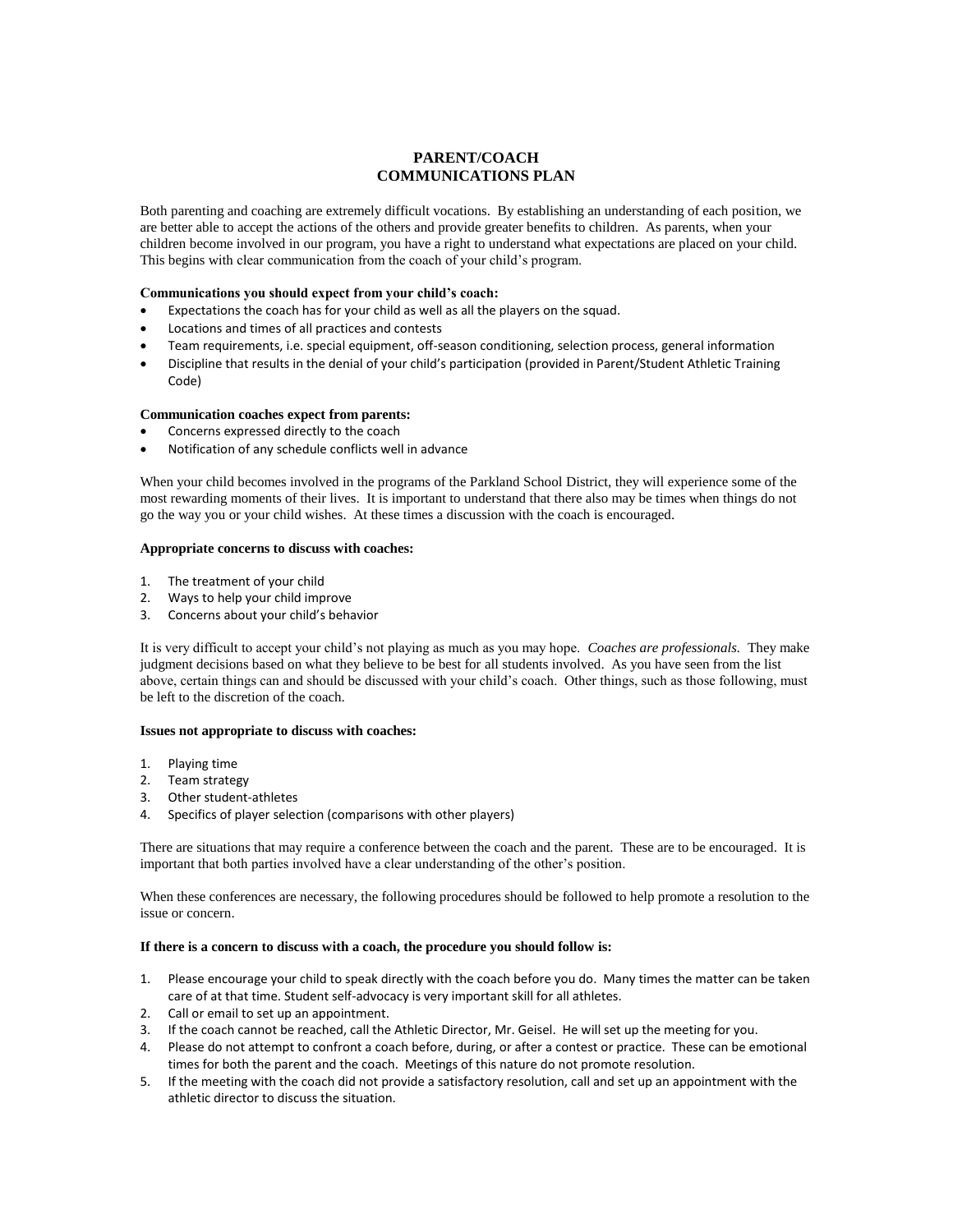6. Please refrain from using texts or emails for emotional issues that are best resolved "face to face".

Since research indicates students involved in co-curricular activities have a greater chance for success during adulthood, these programs have been established. Many of the character traits required to be a successful participant are exactly those that will promote a successful life after high school. We hope the information provided here makes both your child's and your experience with the Parkland School District Athletic Program enjoyable and educational.

#### **Participation in Middle and High School Athletics:**

- Is an integral part of the total education process
- Is a privilege
- Is not a recreation league with guaranteed playing time
- Promotes teamwork and camaraderie
- Cannot be replaced by "club" programs designed to solely benefit individual athletes

#### **Transportation:**

- All team members must travel on school provided transportation to and from all athletic contests.
- If approved by the coach in advance, a team member may be released to the custody of a parent at the conclusion of an away contest.
- Approval must be requested in written form prior to event. Approval will be restricted to situations of emergency nature, religious, medical, or educational events requiring athlete's attendance.

#### **Sportsmanship:**

- Show respect for opponents at all times.
- Show respect for officials.
- Know, understand, and appreciate the rules of the contest.
- Maintain self-control at all times.
- Recognize and appreciate skill performance regardless of affiliation.
- Everyone has a role in a contest: the players' play; the referees officiate; the coaches coach; and the parents "spectate". You can only do one – CHOOSE!

#### **Admission Charges:**

\$3.00 student – regular season events \$5.00 adults – regular season events

#### **Athletic Booster Clubs:**

Many of our athletic teams have booster organizations. Their only function is to support the teams with services, supplies, and as fans. Each coach will provide booster club contact information to all players and parents prior to each season. Typical booster club activities include fund raisers, monthly meetings, and concession sales at games

> *Parkland School District Athletic Department 2700 N. Cedar Crest Blvd. Allentown, PA 18104 610-351-5600 X75581*

(The Parkland Athletic Department acknowledges and thanks Mr. Greg Pinelli, CMAA for much of the original content used in this document)

*Informative Websites:* [www.piaa.org](http://www.piaa.org/) [www.district11.piaa.org](http://www.district11.piaa.org/) [www.highschoolsports.net](http://www.highschoolsports.net/) [www.parklandsd.org/athletics](http://www.parklandsd.org/athletics)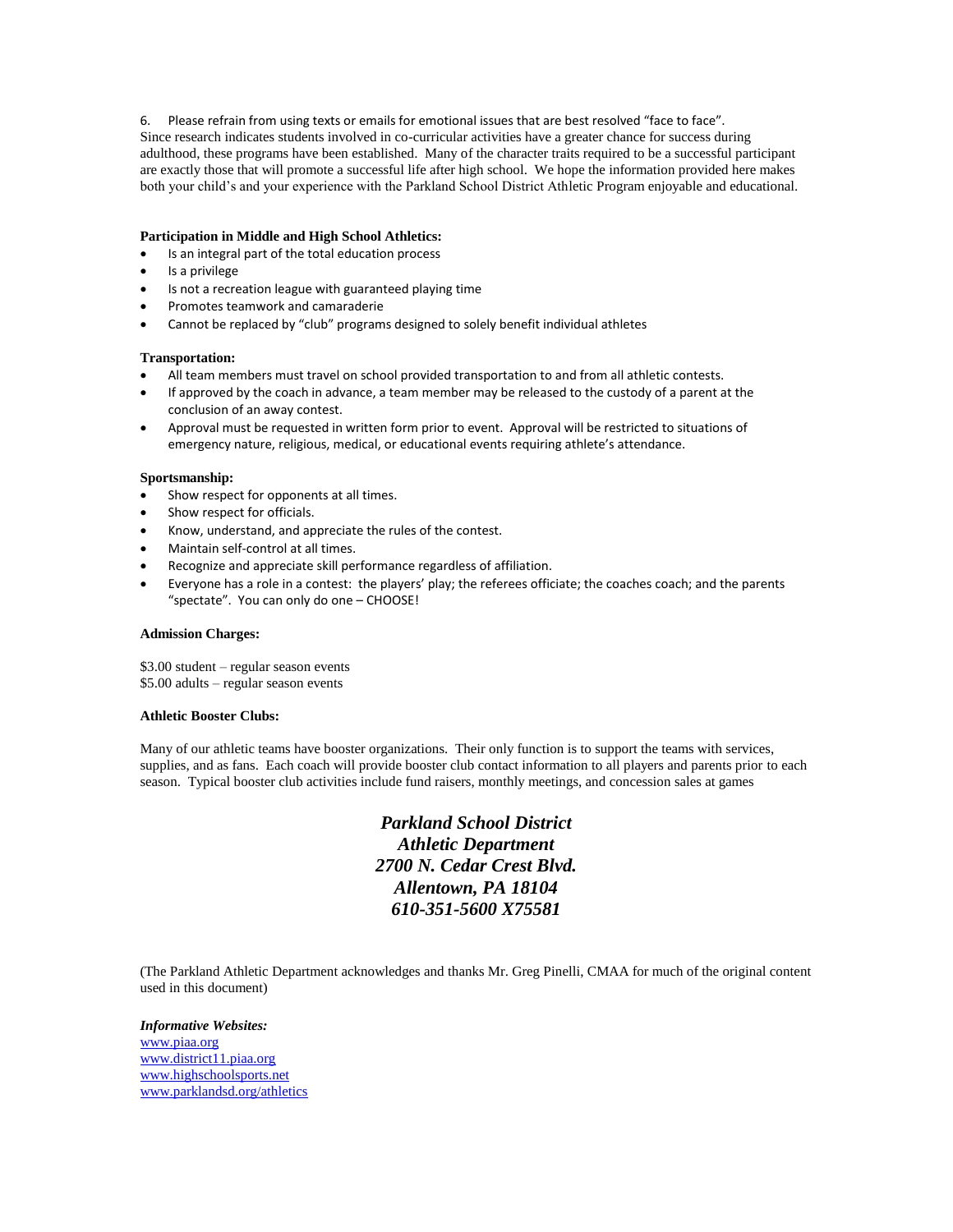## **PARKLAND ATHLETIC TRAINING CODE**

## **CONSENT FORM**

I have read the Parkland Athletic Training Code and Student-Athlete Social Media Agreement. I agree to abide by it.

| <b>STUDENT'S NAME(PRINT)</b> |  |
|------------------------------|--|
|------------------------------|--|

**SIGNATURE\_\_\_\_\_\_\_\_\_\_\_\_\_\_\_\_\_\_\_\_\_\_\_\_\_\_\_\_\_\_\_\_\_\_\_\_\_\_\_\_\_\_\_\_\_\_\_\_\_\_**

**DATE\_\_\_\_\_\_\_\_\_\_\_\_\_\_\_\_\_\_\_\_\_\_\_\_ SPORT\_\_\_\_\_\_\_\_\_\_\_\_\_\_\_\_\_\_\_\_\_\_\_\_\_**

I have read the Parent/Coach Communications Guide and agree to abide by it.

**PARENT/GUARDIAN NAME**(PRINT)**\_\_\_\_\_\_\_\_\_\_\_\_\_\_\_\_\_\_\_\_\_\_\_\_\_\_\_\_\_\_\_\_\_\_\_\_\_\_**

**SIGNATURE\_\_\_\_\_\_\_\_\_\_\_\_\_\_\_\_\_\_\_\_\_\_\_\_\_\_\_\_\_\_\_\_\_\_\_\_\_\_\_\_\_\_\_\_\_\_\_\_\_\_\_\_**

**DATE\_\_\_\_\_\_\_\_\_\_\_\_\_\_\_\_\_\_\_\_\_\_\_\_**

**RELATIONSHIP**(CIRCLE) **MOTHER FATHER GUARDIAN**

**PLEASE RETURN THIS FORM TO YOUR COACH**